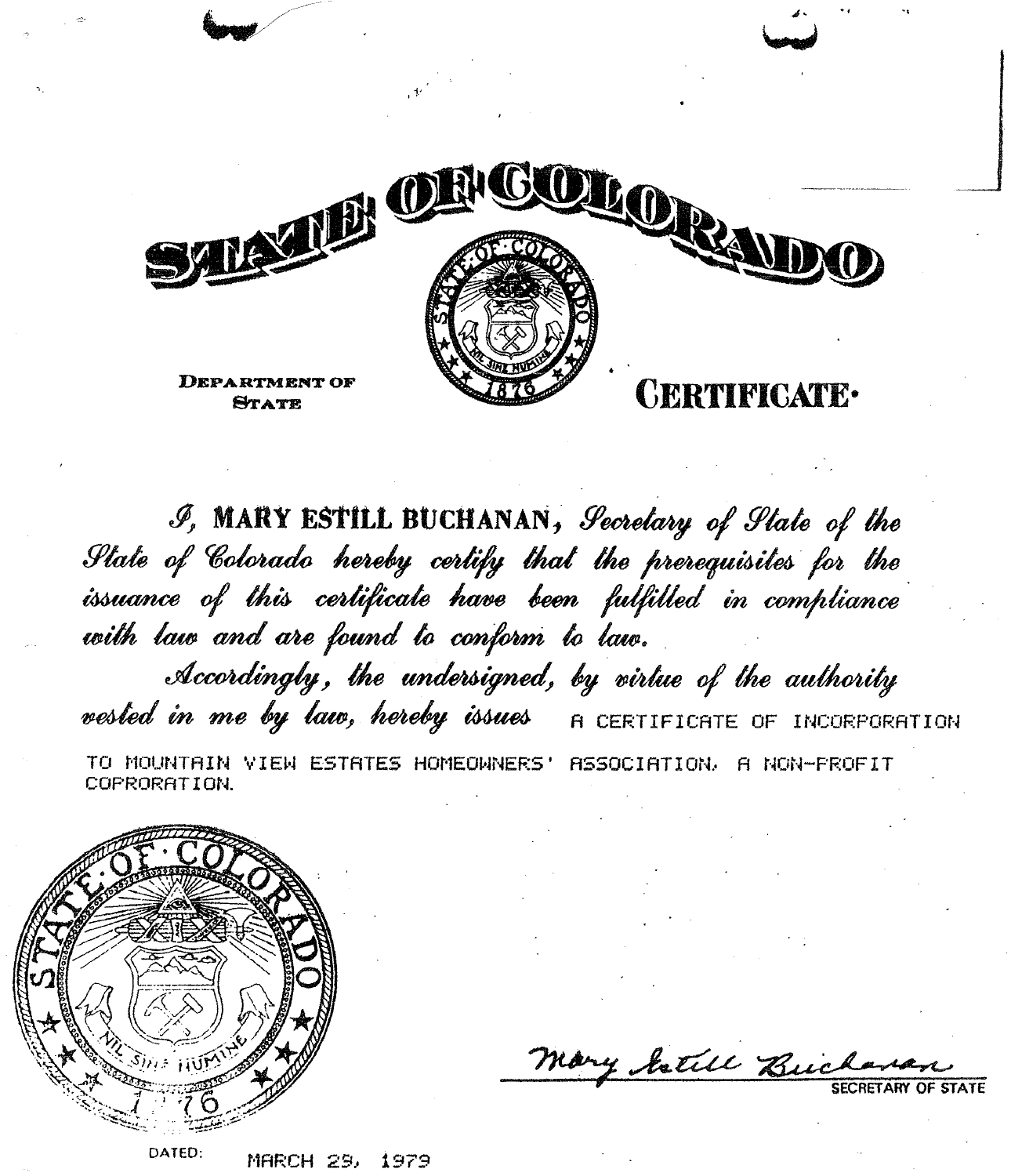ARTICLES OF INCORPORATION

OF

 $\mathcal{L}(n)$ 

29 陆保 79

 $F | LED$ 

MOUNTAIN VIEW ESTATES HOMEOWNERS' ASSOCIATION

THE UNDERSIGNED PERSON, over the age of eighteen years, desiring to establish a nonprofit corporation pursuant to the Colorado Nonprofit Corporation Act, Articles 20 to 29 of Title 7. Colo. Rev. Stat. 1973, as amended, hereby certifies:

FIRST: The name of the corporation shall be Mountain View Estates Homeowners' Association.

SECOND: The corporation shall have perpetual existence.

THIRD: (a) Purposes. The purposes for which this nonprofit corporation is organized are as follows: To provide an entity under which owners of property in Mountain View Estates, a subdivision in Steamboat Springs, Colorado, may operate and act'; to define the membership in the 'Association and the voting rights of the members thereof; to control, improve, protect, lease, purchase, or otherwise obtain and deal with interests in the open areas, in the public or quasi-public areas, and in the areas not used for private purposes in said Mountain View Estates, and to sell, encumber, convey or dispose of same; to require members to make contributions to the Association; to provide, foster, construct, repair and maintain recreational facilities in and about said Mountain View Estates; to enforce the zoning provisions of the City of Steamboat Springs as far as applicable to Mountain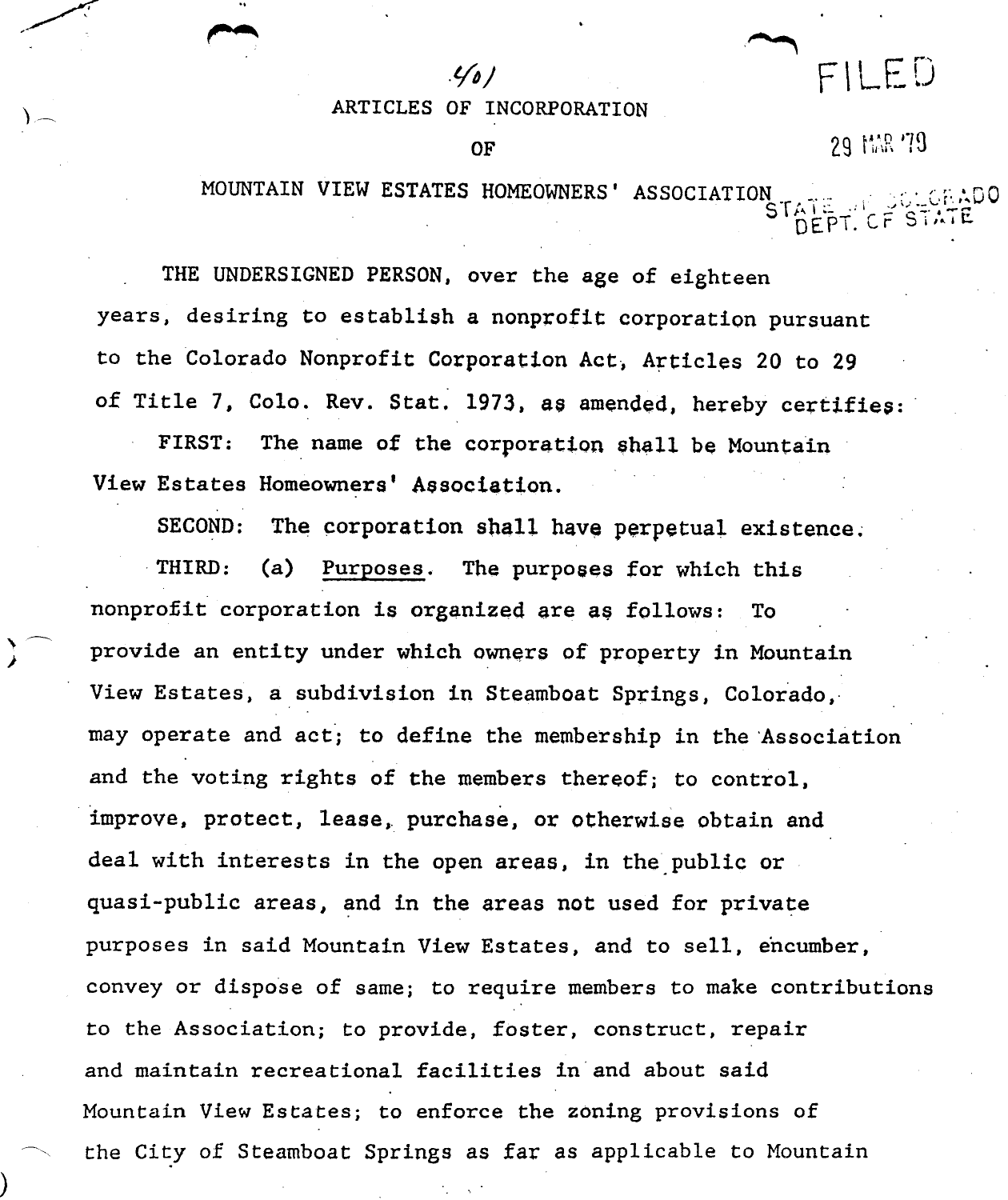View Estates and to enforce the restrictive covenants applicable thereto; to receive by assignment all the rights and duties of the Grantor under the restrictive covenants applicable to said Mountain View Estates; to be bound by the provisions of said restrictive covenants as filed or as amended; generally to take such steps as seem to be economically feasible for the Association for the general welfare and benefit of the owners of lands or homes in Mountain View Estates, and generally to engage in any'acts, activities or purposes permitted by the Colorado Nonprofit Corporation Act.

(b) Powers. In furtherance of the foregoing purposes, but subject to the restrictions set forth in THIRD(c), the corporation shall have and may exercise all of the powers now or hereafter conferred upon nonprofit corporations organized under the laws of Colorado and may do everything necessary or convenient for the accomplishment of any of the corporate purposes.

(c) Restrictions Upon Powers.

 $(i)$  No part of the net earnings of the corporation shall inure to the benefit of any director or officer or member of the corporation or any other private individual, except that reasonable compensation may be paid for services rendered to or for the corporation which relate to one or more of its purposes.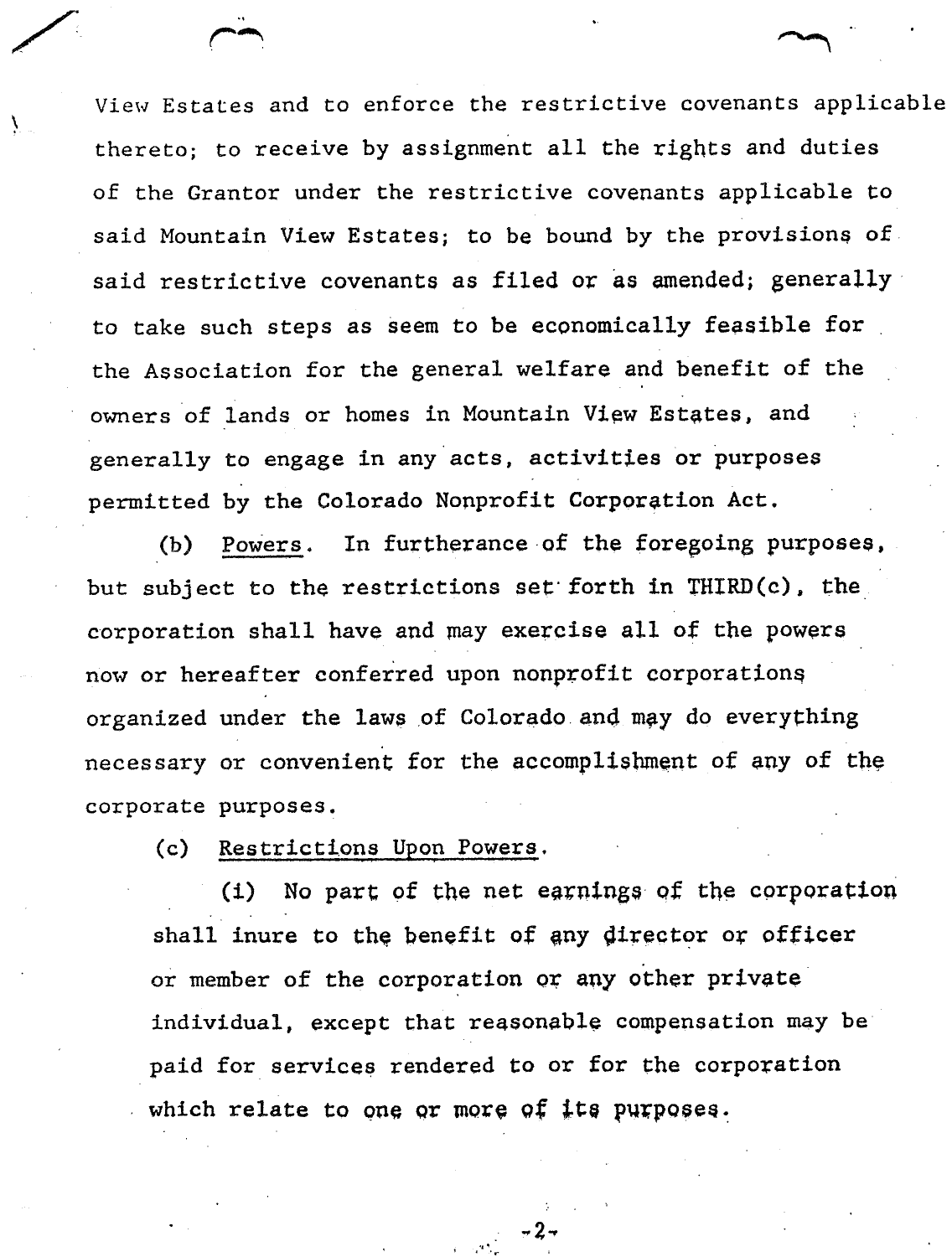(ii) No distribution of the corporate assets shall be made until all corporate debts are paid, and then only upon final dissolution of the corporation pursuant to the Colorado statutes. Upon such dissolution and distribution, the assets remaining after payment of all debts shall be distributed equally among the members of the corporation.

FOURTH: The operations of the corporation shall bee conducted in such places within or outside of the United' States as may from time to time be determined by the board of directors. The address of the initial registered and. principal office of the corporation is P. O. Box AF, Unite 307, Ski Time Square Condominium, Mt. Werner Road, Steampost Springs, Routt County, Colorado 80477. The name of the<sup>3</sup> initial registered agent at such addresss is Robert J.. Hamilton.

FIFTH: The corporation shall have one or more class s of members. The designation of such one or more classes of members, the manner of election or appointment or acquisition of membership states, and the qualifications and rightssiend privileges of the members of each class shall be set formth in the bylaws. The corporation may issue membership ceritificates to its members.

SIXTH: The control and management of the affairs  $\omega$ *f* the corporation and of the disposition of its funds and? property shall be vested in a board of directors. Each director must be a member of the corporation. The numbe. of directors (which may not be less than one), their term of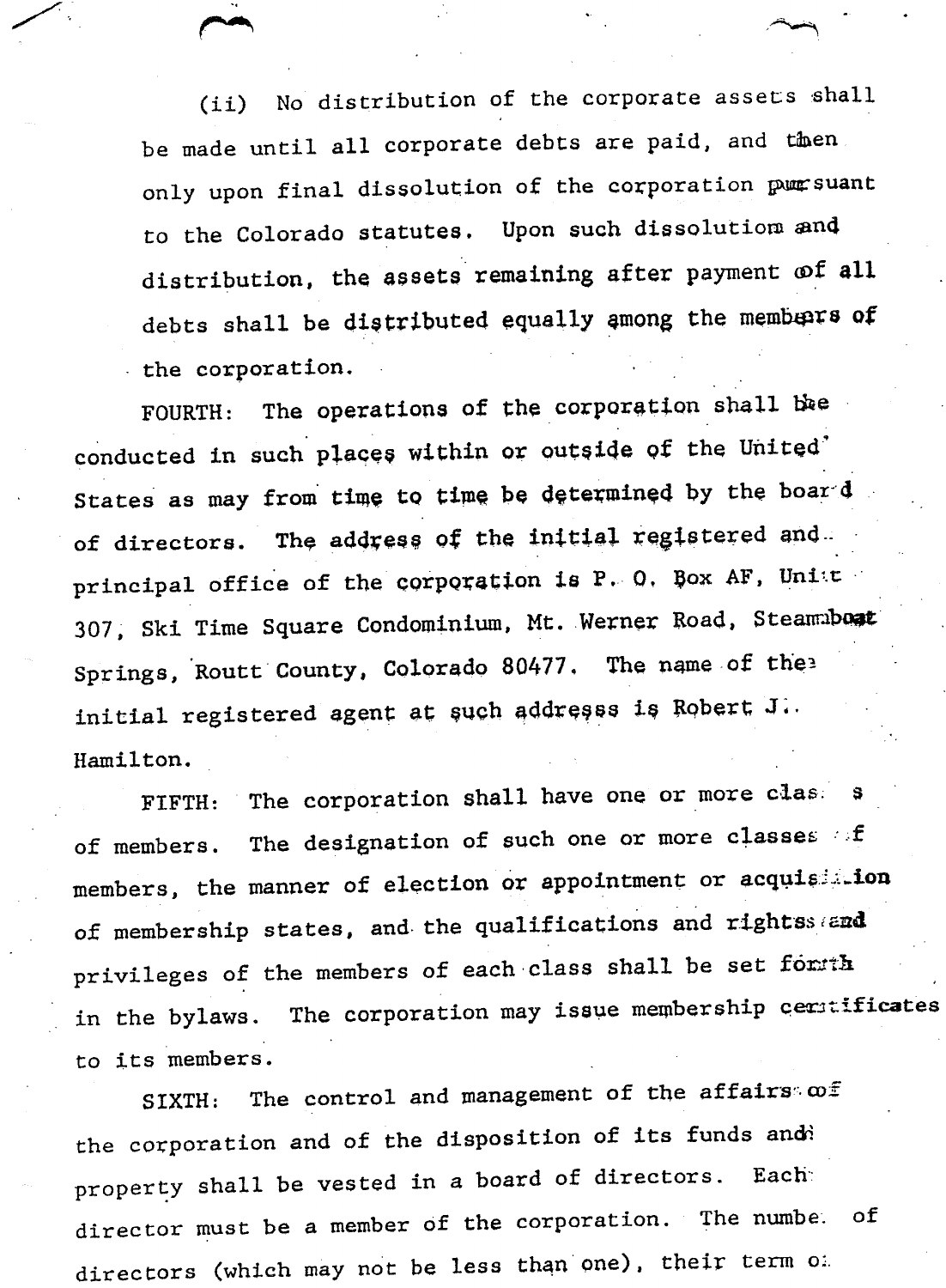

office and the manner of their appointment or election shall be set forth in the bylaws, In all elections for directors, cumulative voting shall be required,' One director shall constitute the initial board of directors, whose name and address is as follows:

Robert J. Hamilton

P,' O. Box AF Unit 307 Ski Time Square Condominiums Mt. Werner Road Steamboat Springs, CO 80477

SEVENTH: The corporation shall have such officers as may, from time to time be prescribed by the bylaws. Their terms of office and the manner of their designation, appointment or selection shall also be determined according to the bylaws.

EIGHTH: The initial bylaws of the corporation shall be' as adopted by the initial board of directors, and may thereafter be altered, amended or repealed in the manner provided in the bylaws. Such bylaws may contain any provisions for the regulation or management of the affairs of the corporation which are not inconsistent with laws or these articles of incorporation, as the same may from time to time be amended.

NINTH: The corporation reserves the right to amend, alter, change or repeal any provision contained in these articles of incorporation in the manner provided in the Colorado Nonprofit Corporation Act, as may be amended from time to time.

-4-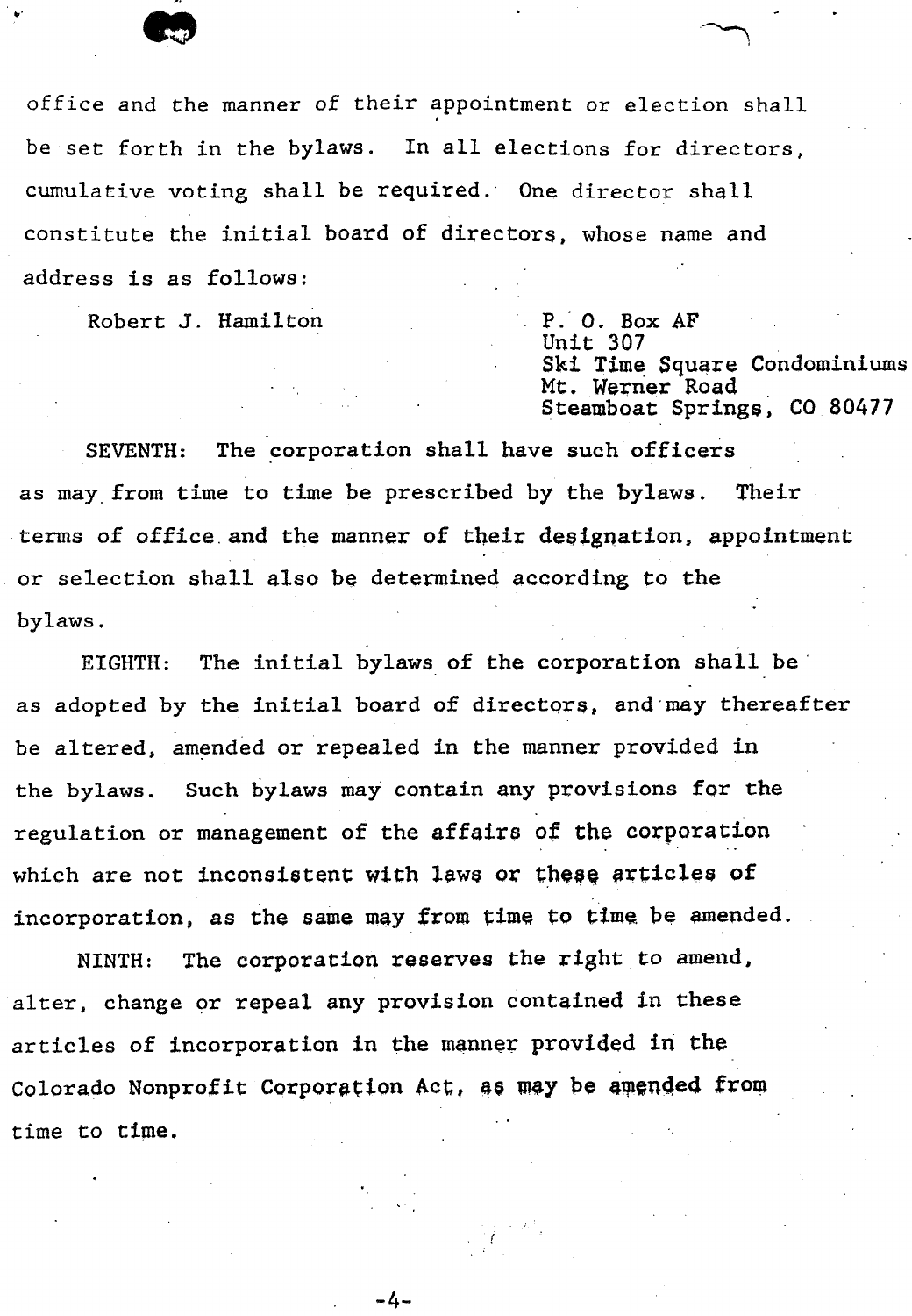The name and address of the incorporator is: TENTH:

Mary Jane Simmons

 $P.$  O. Box AF 401 Lincoln Avenue Steamboat Springs, CO 80477

IN WITNESS WHEREOF, the undersigned has signed and acknowledged these articles of incorporation this 20th day of March, 1979.

STATE OF COLORADO COUNTY OF ROUTT

THE FOREGOING INSTRUMENT was acknowledged before me<br>this  $28^{44}$  day of March, 1979, by Mary Jane Simmons.

WITNESS my hand and official seal.

Notary

My commission expires:  $10 - 36 - 82$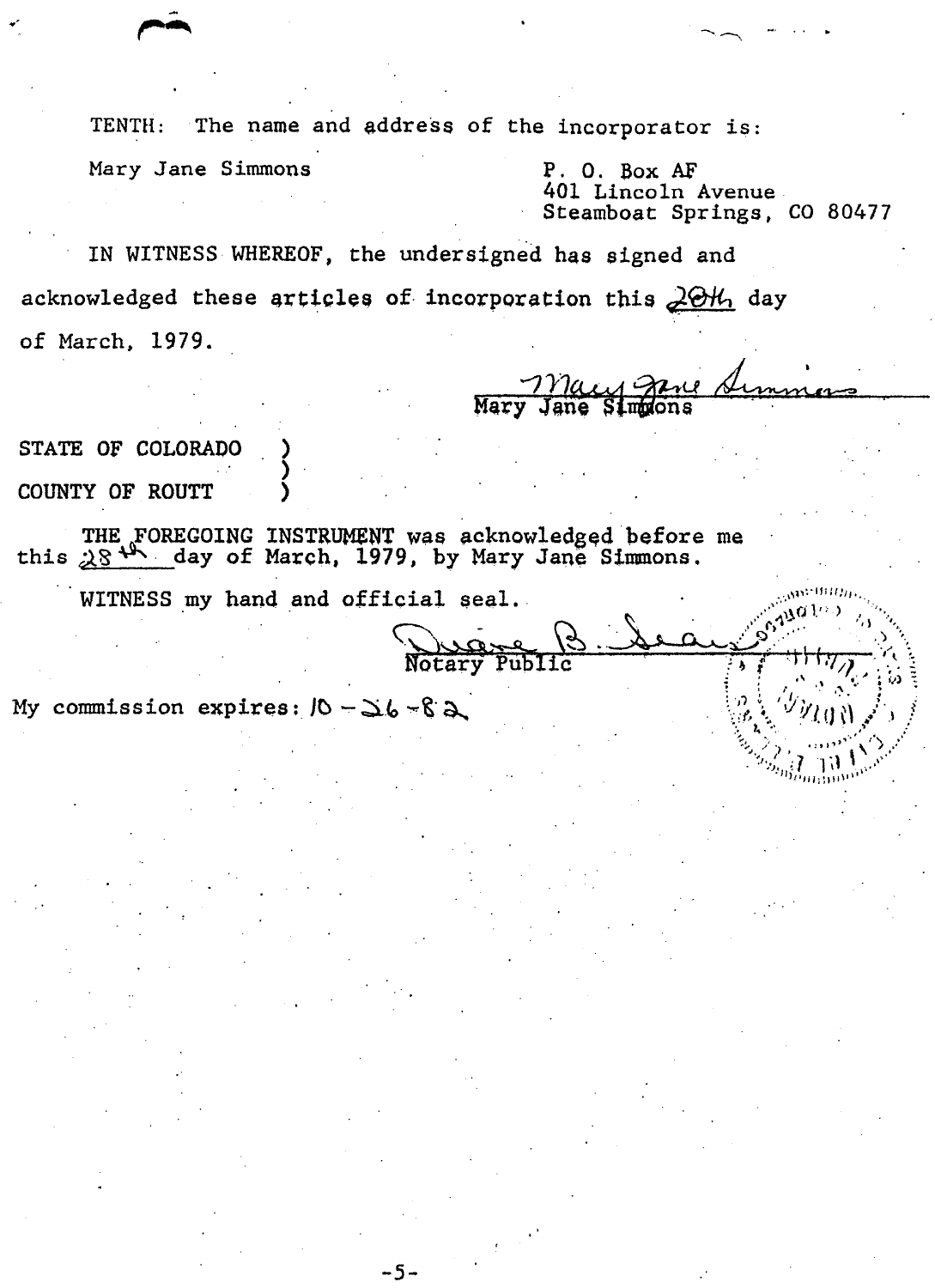**BOOK446** PACS 226

# SUBDIVISION IMPROVEMENTS AGREEMENT MOUNTAIN VIEW ESTATES Filings Nos. 1, 2, 3 and  $4$

THIS AGREEMENT entered into this 1st day of Jawagry 1978, between ROBERT J. HAMILTON (hereinafter referred to as "Developer") and the CITY OF STEAMBOAT SPRINGS, COLORADO, a Colorado municipal corporation (hereinafter referred to as " $C1ty"$ ).

EUNICE

**Recorded** of

嚣

**まま、髪のように、小生の葉をのかっていたのですように** 

WHEREAS, Developer is the owner and subdivider of the real property development known and described as MOUNTAIN VIEW ESTATES, FILINGS 1 through 4, located in Steamboat Springs, Colorado, and has presented to the City final plats for each of such four filings of said subdivision; and

WHEREAS, the Subdivision Regulations of the City of Staamboat Springs require the execution of a Subdivision Improvements Agreement between the City and the Developer, whereunder the Developer shall agree to construct certain public improvements, the completion of which are guarantsed as herein provided; and

WHEREAS, the City has determined that its entering into this Agreement is in the public interest and is necessary for the protection of the public health, safety and welfare of the City; and

WHEREAS, the City and the Developer have entered into this Agreement in consideration of the promises made by them for their benefit and for the benefit of the ultimate owners of the lots located in said subdivision.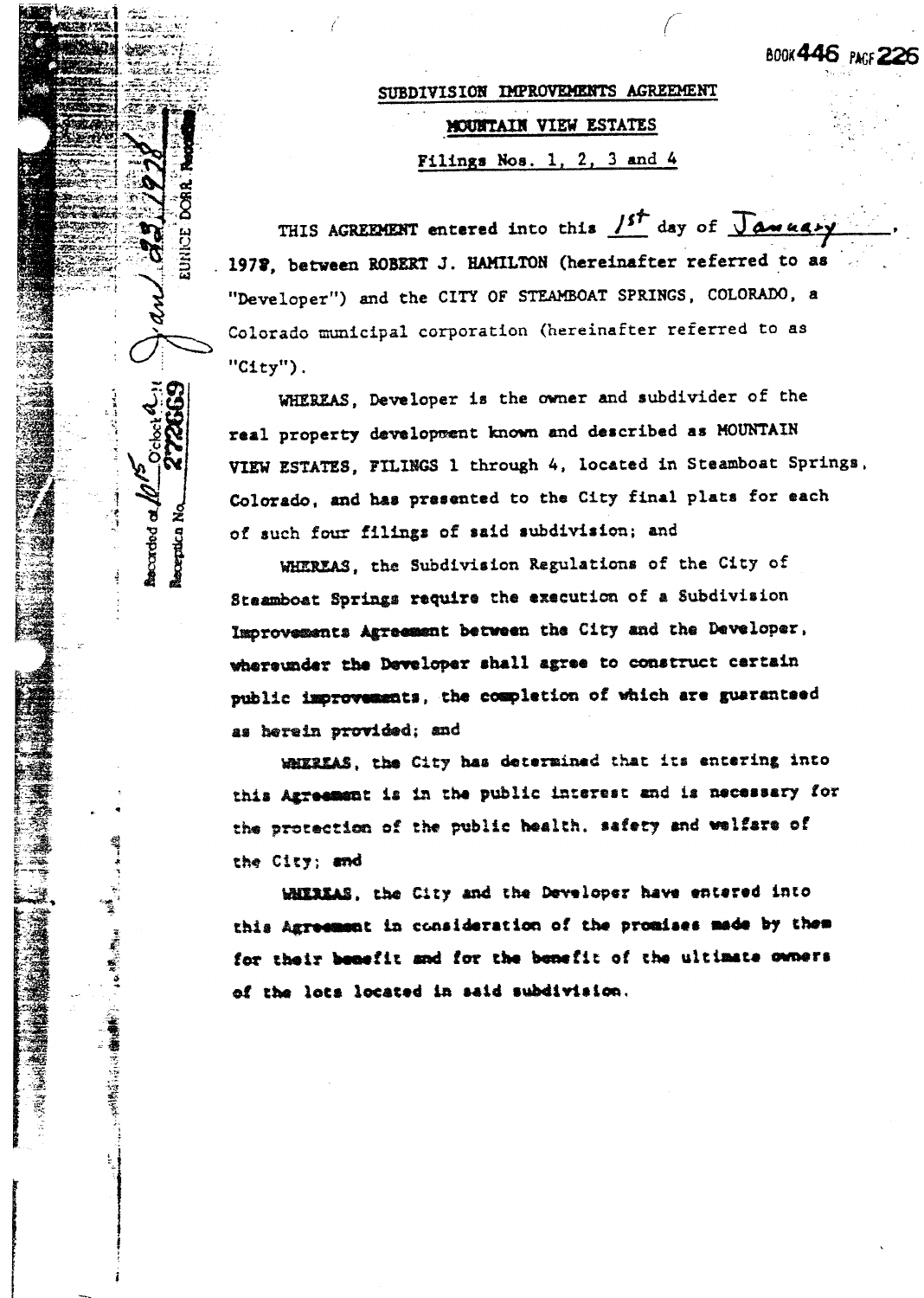NOW. THEREFORE. THE PARTIES ACKNOWLEDGE AND AGREE:

**BOOK 445 PACE 227** 

1. DEFINITIONS. All of Developer's property affected hereby and consisting of Filings 1 through 4 of Mountain View Estates is herein referred to as the "Subdivision" and each of the four separate filings evidenced by separate recorded plats is herein referred to as a "Filing."

2. CONSTRUCTION OF IMPROVEMENTS. Developer agrees to construct within the Subdivision: (i) all public roads shown on and dedicated by the four plats of the four Filings of the Subdivision, (ii) sewage disposal trunklines and appurtenances and water distribution trunklines and appurtenances available to every lot in the Subdivision; (iii) singlephase underground electric service available to every lot in the Subdivision; and (iv) reasonable and necessary drainage structures and drainage features within the Subdivision. Further, Developer agrees to revegetate all soils in the Subdivision disturbed in connection with the foregoing construction. Further, Developer agrees to construct (to the extent not now existing) and maintain a "lawful fence" (as defined im C.R.S. \$35-46-101. 1973) on the portion of the outer boundary of the Subdivision as borders agricultural lands, provided this provision is subject to the provisions of Sections 35-46-112 through 35-46-114, C.R.S. 1973. All of the foregoing are sometimes hereinafter referred to as the "Required Improvements." Developer and City acknowledge and agree that Developer may, over the time periods herein permitted. perform such construction severally and in phases on and with respect to each separate Filing, and Developer is not hereby obligated to perform such construction on all four Filings simultaneously.

ţ.

 $0.014\%$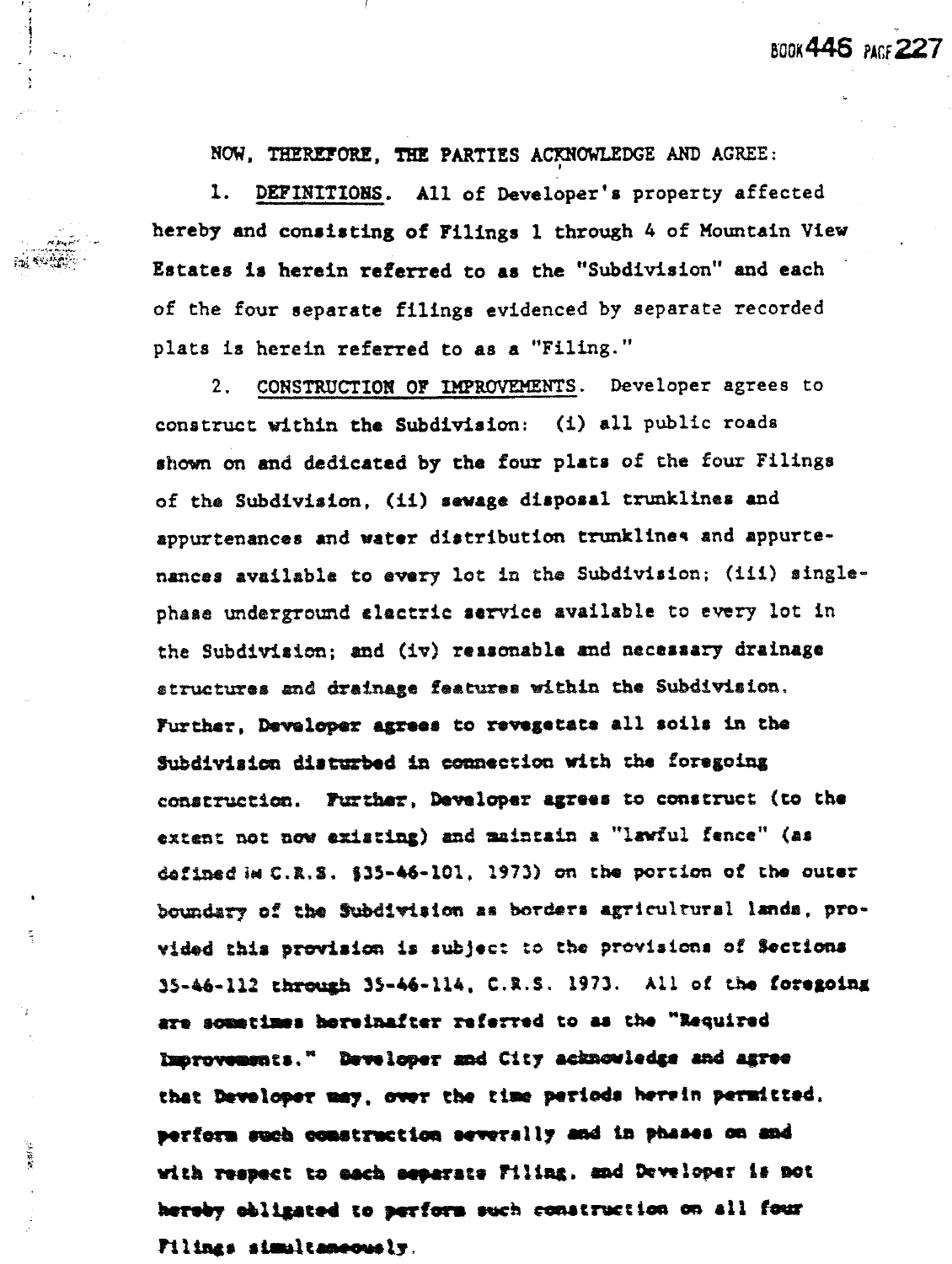REGULATIONS AND SPECIFICATIONS. The Required  $3<sub>1</sub>$ Improvements specified in Paragraph 2 above shall be designed and constructed, as respects each Filing, in accordance with the City's regulations and specifications in effect as of the "starting date" for such Filing as described in Paragraph 4, except for any rule or regulation which would then otherwise require an amendment to or change in or refiling of a plat of any Filing. Required Improvements shall also be designed and constructed in accordance with the final plat of such Filing (all of the final plats for Filings 1 through 4 are incorporated herein by this reference) and in accordance with plans and specifications to be provided to the City as provided in the next sentence. Prior to construction of Requirad Improvements in any Filing, Developer shall provide to the City Engineer all plans and specifications for such construction in such Filing in conformance with the previous sentence, which plans and specifications shall be subject to the prior reasonable approval of such City Engineer. The City Engineer shall approve or disapprove such plans and specifications in writing to Developer within forty (40) days of submittal. and failure of such response within such time shall conclusively be deemed approval of such plans and specifications. Disapproval shall be accompanied by full and complete detail of manner in which such plans and specifications fail to conform to the provisions of this Paragraph 3.

800<sub>h</sub>-46 PAGE 228

CONFILITION AND STARTING DATES. Required Improvements 4. for each of the four separate Filings shall, as to such Filing. be completed to preliminary acceptance by the City no later than 24 months after the "starting date" for such Filing as defined in the next sentence, unless the City, in its sole discretion, grants in writing an extension of such completion time. The "starting date" for construction of Required Improvements in any Filing shall be deemed to be the date on which

 $\mathbf{r} = \mathbf{r} \times \mathbf{r}$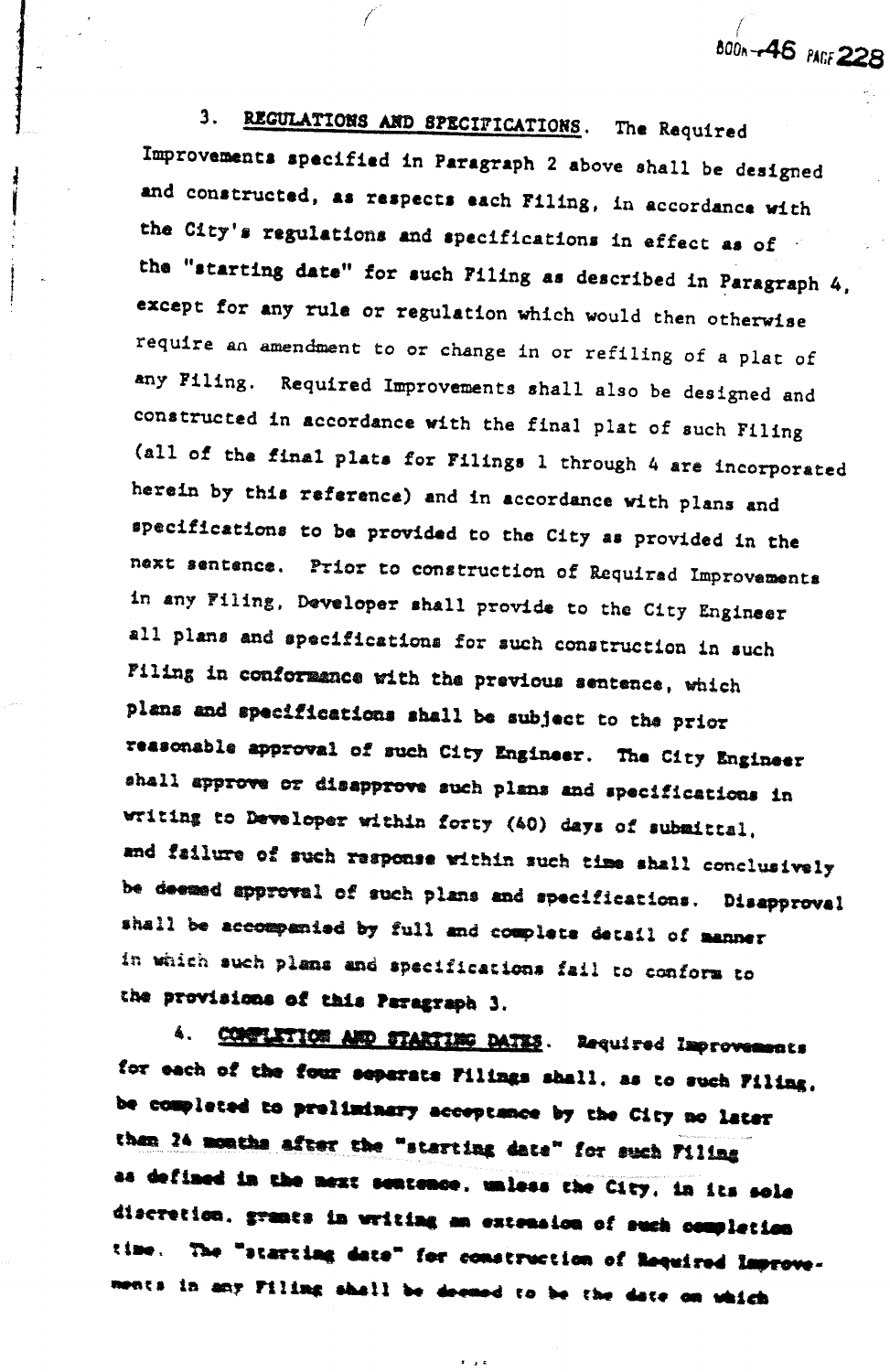Developer shall substitute a letter of credit, performance bond or lender's guarantee letter (in form reasonably satisfactory to the City Attorney) for the consent injunction security for such Filing as described in Paragraph 6 hereof. The "starting date" for any Filing may be different from the "starting date" of any other Filing, but in any event (a) the "starting date" for the first Filing for which Required Improvements are started (which may be any of such four Filings) shall be not later than the third anniversary of execution of this Agreement, and (b) the "starting dates" for all four Filings shall occur on or before the seventh anniversary of execution of this Agreement.

**BOOK446 PACS 229** 

5. ESTIMATED COSTS. The estimated cost of constructing Required Improvements in any Filing shall be determined at the "starting date" for the purpose of setting the amount of security substituted in such Filing for the consent injunction, as provided in Paragraph 6. Such estimated cost (herein called "Estimated Cost") for a Filing shall be the contract prices for constructing such of the Required Improvements in such Filing as not previously completed and accepted by the City, as set in or determined by bona fide written contracts between Developer and contractors dated not earlier than 120 days prior to the "starting date" for such Filing. Where any contract is a unit price contract, then the "contract price" for purposes of the previous sentence shall mean unit prices times the eatimate of units prepared in writing by Dismuke & Dismuke, Inc., or its successor entity, or by any other professional engineering firm selected by Developer and approved by the City.

COMMITMENT GUARANTEE. Developer's performance ♦. under this Agreement is secured by a consent injunction entered by the District Court in and for Routt County.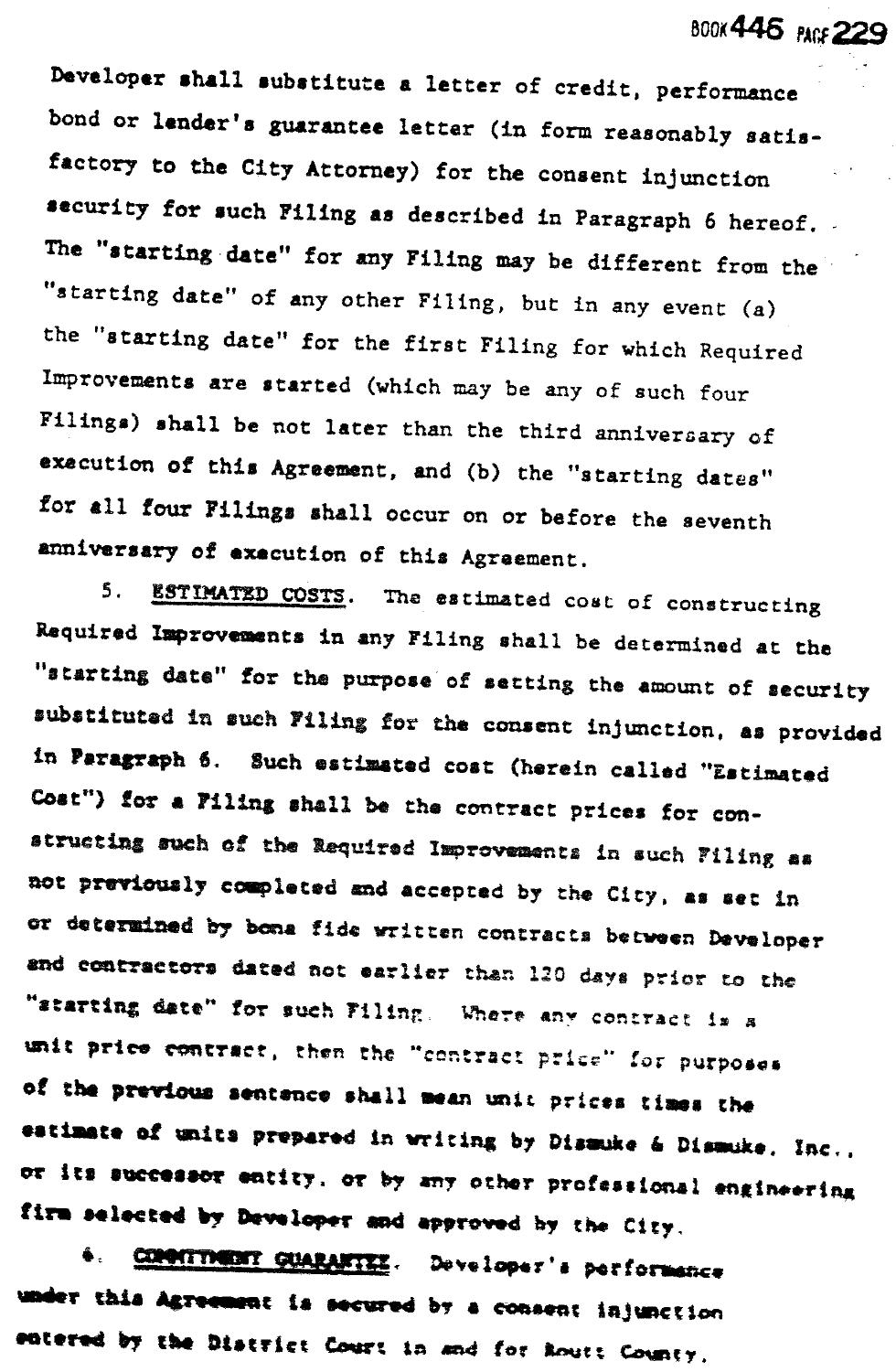#### **BDDX446** PMD 230

Colorado, in the case of City of Steamboat Springs v. Robert J. Hamilton, Civil Action No. 786V10, which consent injunction is approved by Developer, by the City and by the Court. A certified copy of such consent injunction shall be recorded in the real property records of Routt County contemporaneously with recording of the four plats for all four Filings of the Subdivision. Such consent injunction prohibits and enjoins the sale and conveyance of any lot in any Filing of the Subdivision by reference to the plats thereof. Excepted from the said consent injunction are transfers of the entirety of the Subdivision, any transfers by metes and bounds of more than 35-acre parcels, any transfers by government survey description of more than 35-acre parcels, transfers by operation of law on death, transfers due to incompetency, and any transfer of a parcel of more than 35 acres made in foreclosure of any mortgage or deed of trust; provided, however, that the City shall be notified in writing of each such excepted transfer. Such consent injunction shall be partially released, terminated and discharged and rendered null and void as respects any Filing if and only if: (a) all Required Improvements in such Filing have been constructed as hereinabove provided and have been finally accepted by the City as provided in Paragraph 12 herein, or (b) within the respective time periods provided in the last sentence of Paragraph 4 above Developer shall, as to such Filing, provide to the City, in lieu of such consent injunction, a guarantee or assurance of completion of construction of the remaining Required Improvements in such Filing per the provisions of Paragraph 3 above, in the form of a letter of credit. performance bond, lender's guarantee letter or other acceptable security (referred to herein as "Construction Assurance" to distinguish from the consent injunction), in form reasonably

 $\frac{1}{4}$  $\mathbf{y}$ 

ŝ

í,

**【花瓣】 "我们的话,你是我们的话,我们就会不能让你们的。"**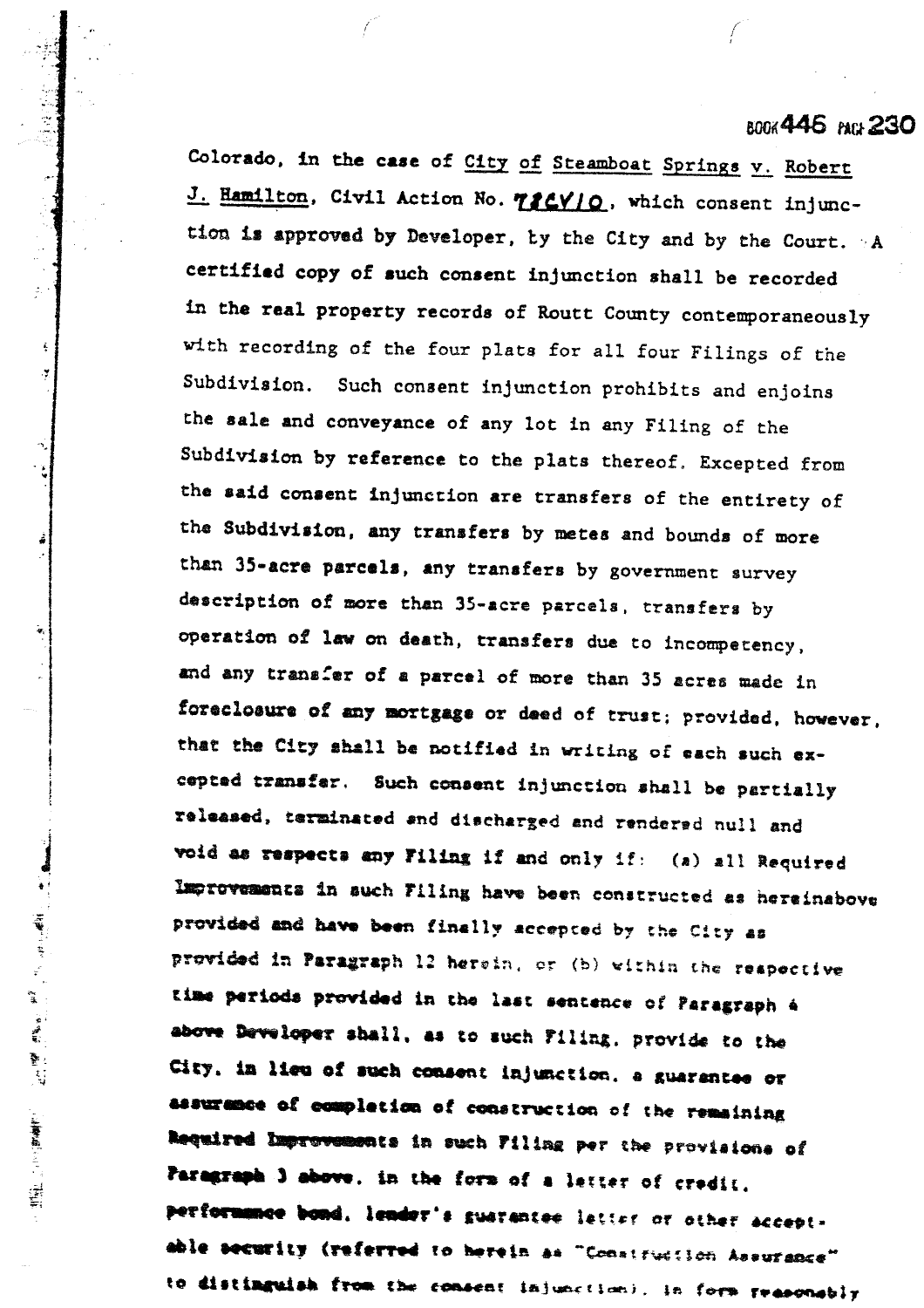### **800X446 PACE 231**

satisfactory to the City Attorney, such Construction Assurance to be in the amount of 125% of the Estimated Cost of such remaining Required Improvements for such Filing. After partial release, discharge and termination of such consent injunction as to any Filing and the substitution therefor of such Construction Assurance, then the provisions of such Construction Assurance and of Paragraphs 10, 11 and 12 herein shall apply to and govern all security for completion of such Filing. If Developer shall fail to obtain the partial release, termination and discharge of the consent injunction (pursuant to the above provisions) for at least one Filing on or befors the third anniversary hereof, or shall fail to obtain the full and complete release of the consent injunction (pursuant to the above provisions) for all four Filings on or before the seventh anniversary hereof, then such consent injunction may not be further released, terminated or discharged as respects Filings still encumbered thereby except only (i) on written approval of the City pursuant to any terms. conditions and provisions the City may in its sole discretion set, or (ii) on vacating and withdrawing by Developer, of record, of the plat or plats of the Filing or Filings of the Subdivision then still encumbered by such consent injunction. After partial release, termination and discharge of the consent injunction as respects any Filing, Developer may sell, convey, transfer, encumber, lease, contract for sale and otherwise deal with any and all lots within such Filing free from the constraints of such injunction.

7. RIGHTS-OF-WAY. Before commencing the construction of any Required Improvements herein agreed upon, Developer shall acquire, at his own expense, good and sufficient rights-of-way on all lands and facilities traversed by such hequired Improvements, other than for roads and other than on

Į

Ã,

Ŧ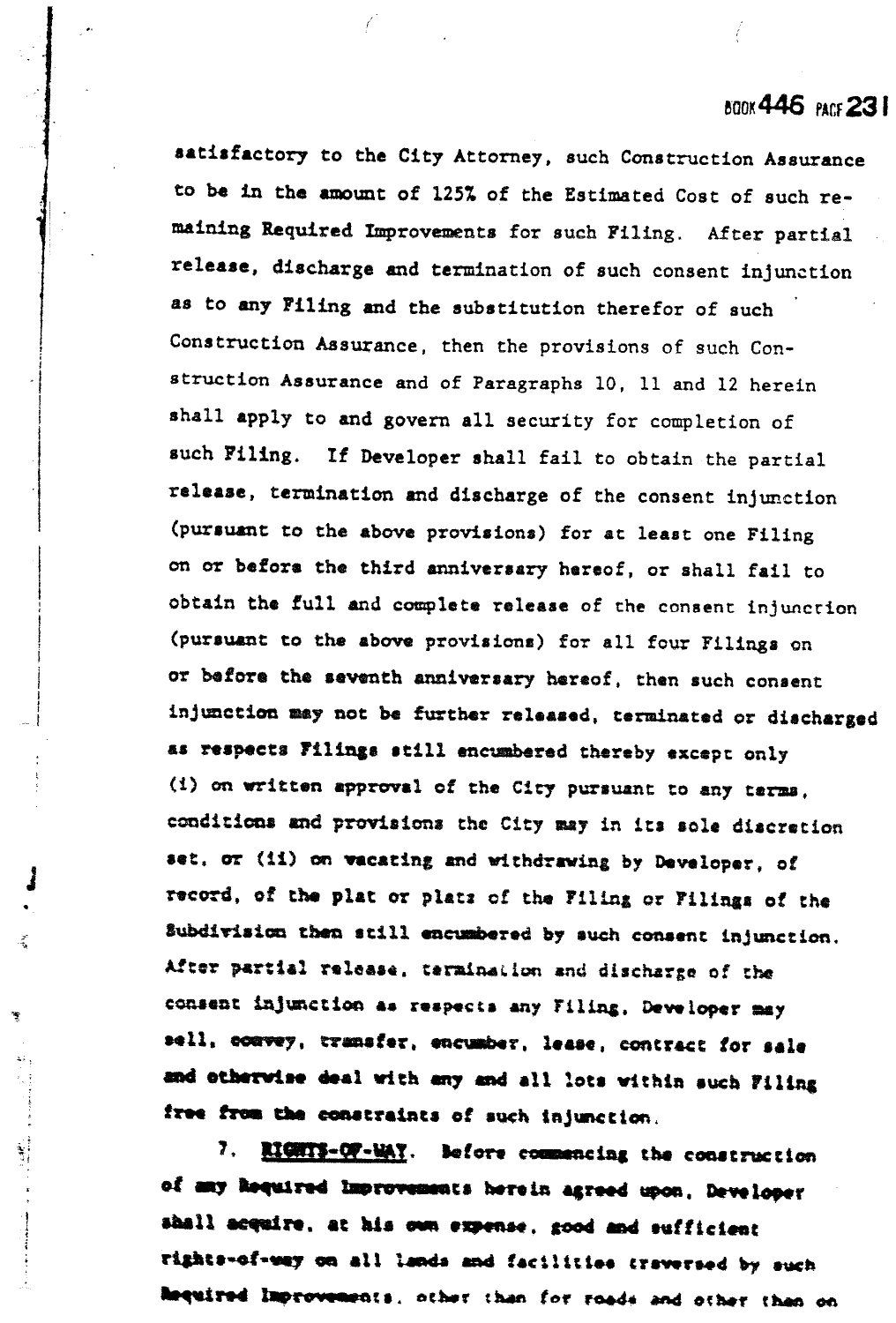#### **BOOK 446 PACE 232**

lands within the Subdivision owned by Developer. All such rights-of-way so required to be acquired shall be conveyed to the City and such necessary documents of conveyance shall be furnished to the City for recording. Developer shall not be required to acquire additional width of road rights-ofway outside of the boundaries of road rights-of-way dedicated to the City on the plats of the Subdivison.

8. RELEASE OF LIABILITY; INSURANCE. Developer shall indemnify and save harmless the City from any and all suits, actions, or claims of every nature and description occurring during the period of construction of Required Improvements and for one year thereafter, and caused by, arising from. and on account of said construction process, and pay any and all judgments rendered against the City on account of any such suit, action, or claim, together with all reasonable expenses and attorney's fees incurred by the City in defending such suit, action, or claim. The Developer shall assure that all contractors and other employees engaged in the construction of the Required Improvements shall maintain adequate workmen's compensation insurance and public liability insurance coverage. Before proceeding with construction of any of the Required Improvements in any Filing, the Developer shall provide liability and property damage insurance in reasonable amounts approved by the City Manager of the City. protecting the City against any and all claims for damages to persons or property resulting from the installation of any Required Improvements herein contemplated, and true and accurate copies of said insurance policies shall be filed with the City Manager.

MARRANTY. The Developer hereby warrants that all Required Improvements will be installed in a good and workmanlike memmer in accordance with the provisions of Paragraph 2 hereof.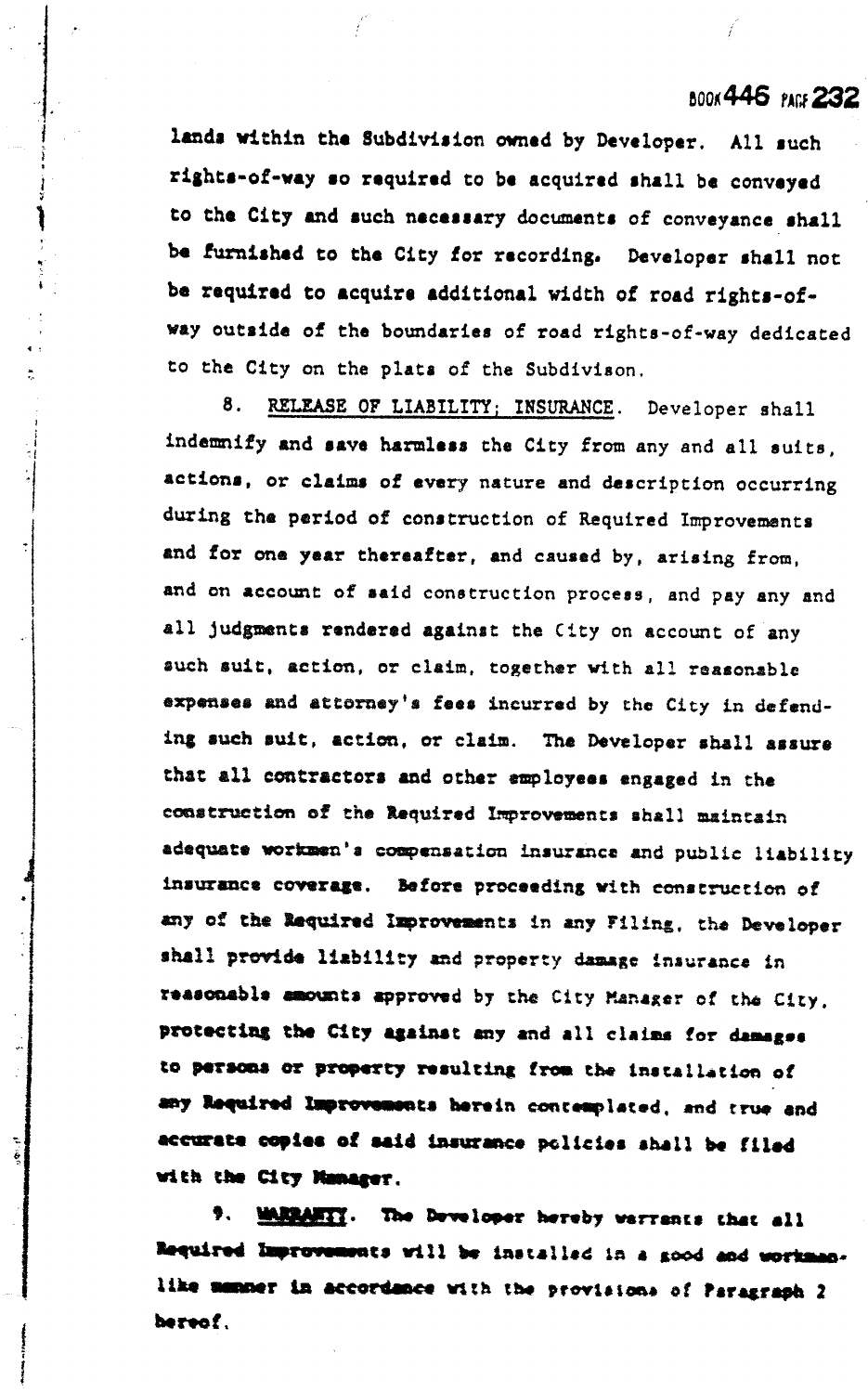## **BOOK446 PACE 233**

10. RELEASE OF CONSTRUCTION ASSURANCE. After partial release of the consent injunction as respects any Filing and the substitution therefor of Construction Assurance as hereinabove provided, then from time to time, as Required Improvements are completed in such Filing, Developer may apply in writing to the City for a partial release of the amount of such Construction Assurance guaranteeing the construction of said Required Improvements, submitting therewith a request form showing:

> Original dollar amount of Construction Assurance,  $(a)$

- Work completed, including dollar value,  $(b)$ (c)
- (d)
- $(e)$

Ž,

Work not completed, including dollar value,<br>Amount of previous releases, and<br>Amount of Construction Assurance requested for release.

Upon receipt of such application, the City or its agent shall inspect the Required Improvements in such Filing both completed and those uncompleted. If the City determines from such inspection that the portion of the Required Improvements shown on the request as being completed have been completed as provided herein, a portion of the Construction Assurance security shall be released. The amount to be released shall be the total amount of the Construction Assurance security less (i) fifteen percent (15%) of the original amount thereof and (11) one hundred percent (100%) of the projected costs of the Required Improvements in such Filing not completed. Notwithstanding the foregoing provisions, Developer shall not apply for a partial release of Construction Assurance security in an amount less than twenty percent (20%) of the total original amount, except for the last such release.

If the Required Improvements are not constructed in accordance with plans and specifications provided to and approved by the City Engineer pursuant to Paragraph 3 herein. the City shall notify the Developer of noncompliance.

. § .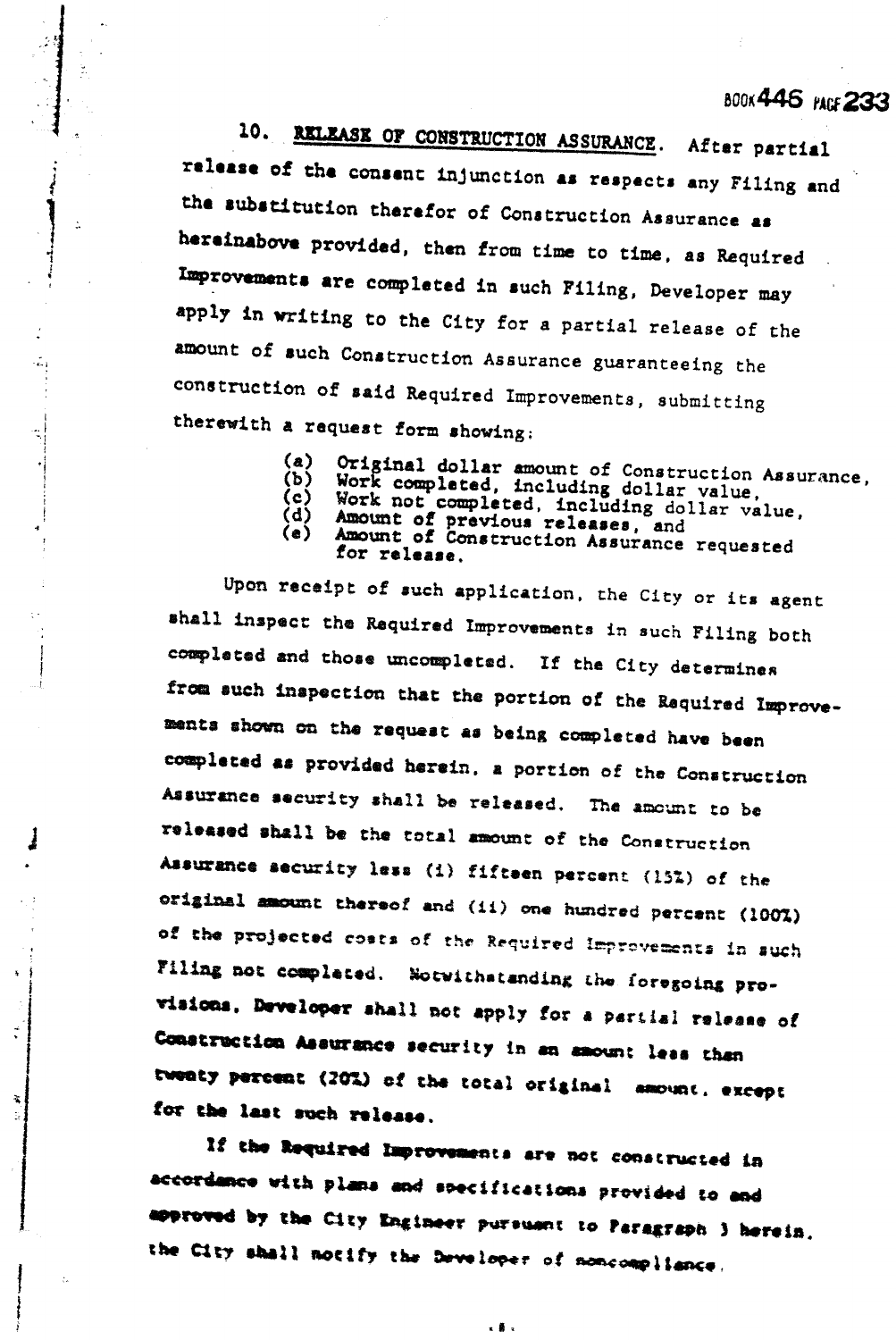## **BOOK446 PACE 234**

Reasonable schedules for correction of noncompliance shall be established by mutual agreement of the parties. If the City determines, after release of the consent injunction and providing of Construction Assurance, upon reasonable grounds, that the Developer will not construct in a particular Filing the Required Improvements as herein provided for such Filing. the City shall notify in writing the Developer and the bank or lender guaranteeing Developer's performance by the Construction Assurance. The Developer and such bank or lender shall be afforded a hearing before the City Council within thirty (30) days of the date of written notification for the purpose of providing adequate assurance of corrective completion to the City. Unless satisfied at such hearing on the basis of reasonable construction standards that all Required Improvements in a Filing shall be completed as required herein, the City may withdraw from the Construction Assurance for such Filing such funds as may be reasonably necessary, in the opinion of the City, to construct the uncompleted Required Improvements in such Filing, and the City shall expend such withdrawn funds toward completion of such Required Improvements.

In any event, if said Required Improvements in any Filing are not completed to preliminary acceptance by the City within 24 months after providing the Construction Assurance, the City may cancel and annul this Agreement with respect only to such Filing, upon written notification to Developer and the bank or lender guaranteeing Developer's performance under the Construction Assurance, and, without the necessity of a public hearing, may withdraw from the Construction Assurance for such Filing such funds as may be reasonably necessary, in the opinion of the City, to construct

ŵ.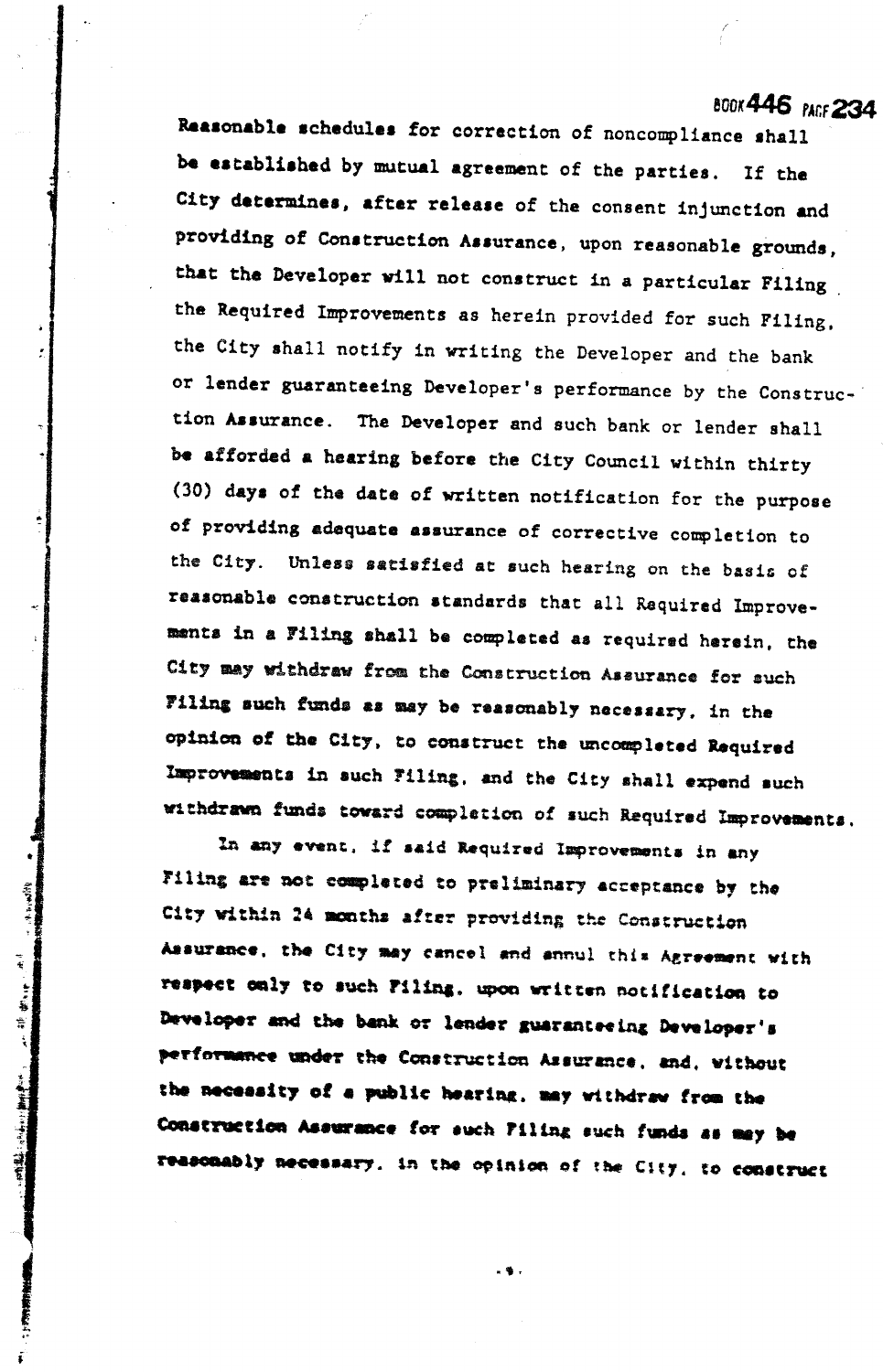BOOK446 PACE 235

the uncompleted Required Improvements in such Filing, and the City shall expend such withdrawn funds toward completion of such Required Improvements.

Ì

医牙足炎 医乳头

 $\frac{1}{4}$ 

 $\overline{\Omega}$ 

 $\tilde{\gamma}$ 

 $\cdot$ 

**External Parts** 

11. COMPLETION PROCEDURES AND INSPECTIONS. Upon completion of the Required Improvements in any Filing, or any logical separable portion thereof, Developer shall notify the City in writing and request preliminary inspection of the completed Required Improvements or part thereof. The City or its agent shall inspect said improvements and shall notify Developer in writing of nonacceptance or preliminary acceptance of the completed Required Improvements. If the improvements are not acceptable, the reasons for nonacceptance shall be stated in writing and corrective measures shall be outlined to the Developer by the City in writing.

During the period of preliminary acceptance, the Developer shall, at his own expense, make all needed repairs or replacements due to defective materials or workmanship and be responsible for all maintenance of said improvements.

Upon preliminary acceptance by the City of all Required Improvements in any Filing, the Construction Assurance shall be reduced pro rata in accordance with the provisions of Paragraph 10 above to fifteen percent (152) of the original amount thereof. Said fifteen percent (15%) retention shall be for the sole purpose of insuring the correction of the improvements due to deficiencies in workmanship and/or material during the ensuing one year period by the Developer.

As-built engineering drawings shall be submitted for all public utility installations upon completion of all required utility improvements and prior to request for, or issuance of, certificates of occupancy.

 $-10-$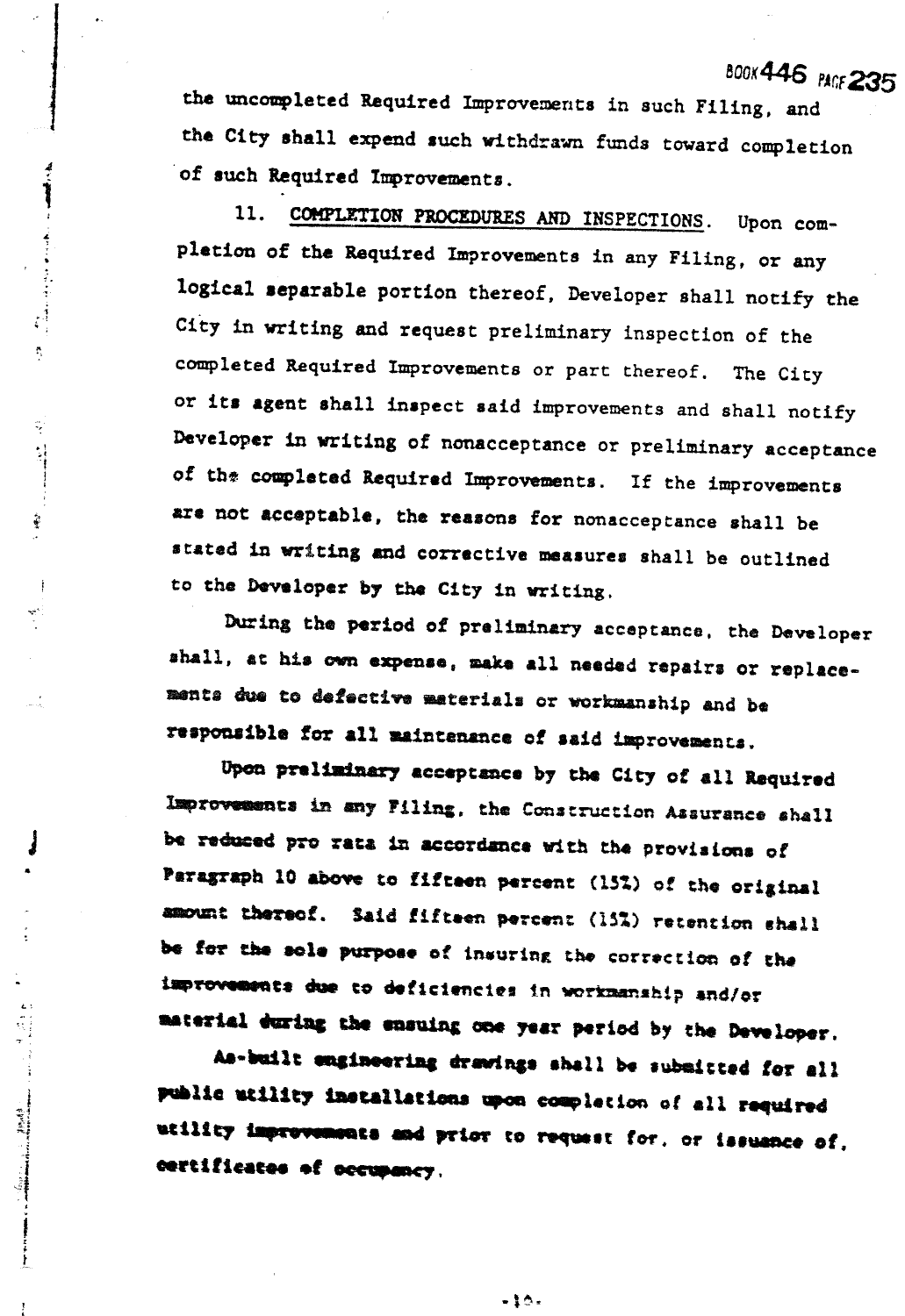Nothing herein shall be construed to require the City to make inspections during periods when climatic conditions make thorough inspection infeasible.

 $12.$ FINAL ACCEPTANCE AND MAINTENANCE FOR PUBLIC IMPROVEMENTS. Following the period of preliminary acceptance for Required Improvements, the City or its agent shall inspect said improvements for final acceptance. The period of preliminary acceptance shall be one year for all improvements, but inspection shall only occur in the months of June through October. All periods of preliminary acceptance shall run from the date of written notification of preliminary acceptance.

|<br>|-<br>|-

è

زم.<br>وي

The City shall notify the Developer in writing of nonacceptance or final acceptance. If the improvements are not acceptable, the reasons for nonacceptance shall be outlined in writing to the Developer.

If the improvements are found to be acceptable, the City, following a Resolution of Acceptance by the City Council, shall release all remaining retainage of the original Construction Assurance security for such accepted improvements in such Filing and shall, as of the date of such Resolution. assume full maintenance responsibility for said Required Improvements in said Filing.

13. RECORDING AGRIDGET. Developer shall record a copy of this Agreement with the Clerk and Recorder of Routt County, Colorado, with the four final plats of Filings Nos. 1 through 4 of the Subdivision.

14. MISCELLANEOUS. This Agreement contains the entire agreement between the parties on the subject matter hereof and shall be construed by Colorado law. This Agreement is binding on and inures to the benefit of the heirs, repre-

 $-11.$